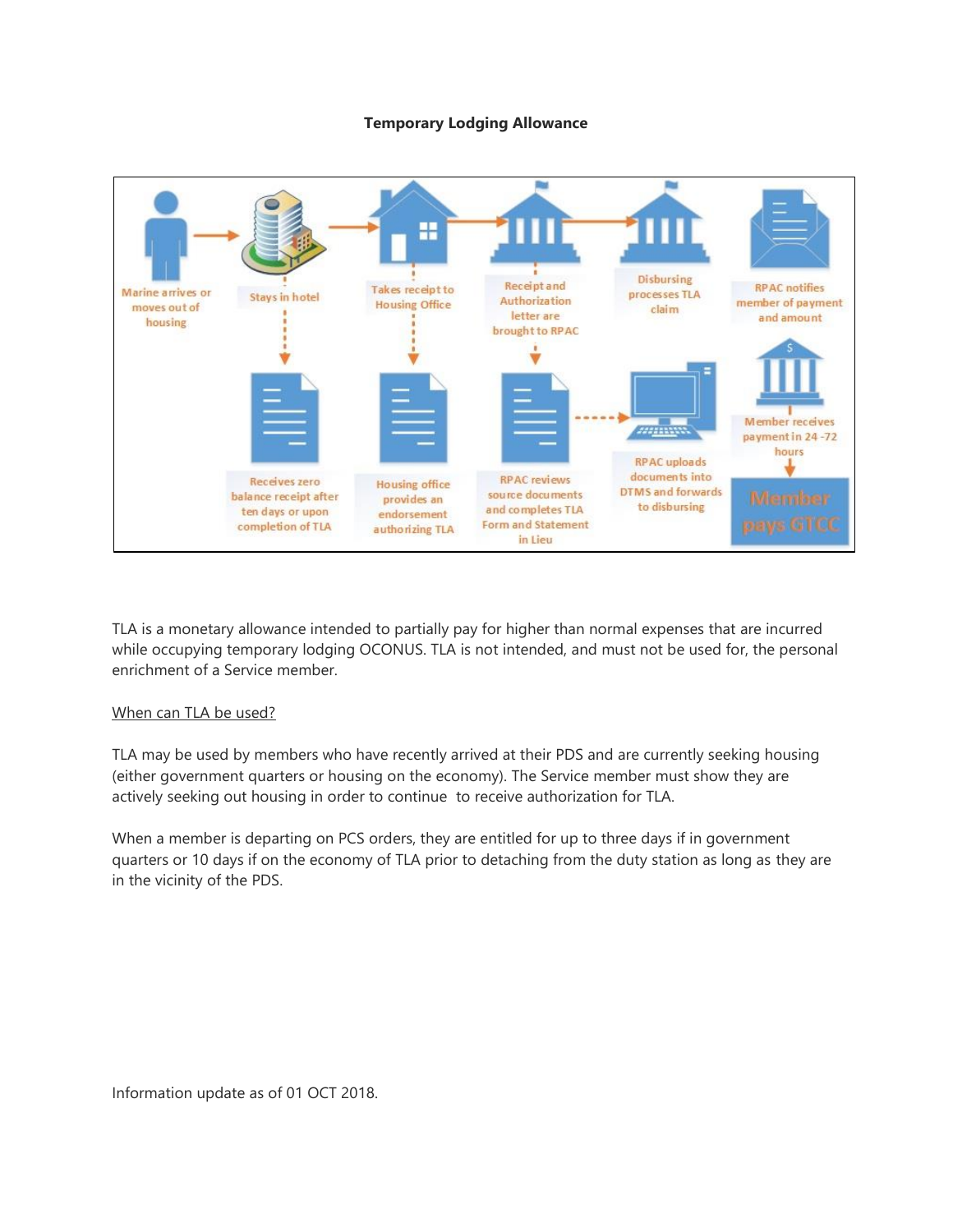# How to calculate TLA

The TLA is claimed in 10 day increments and is calculated as a percentage of the local lodging and meals and incidental (M&IE) rate based upon the number of individuals eligible to occupy temporary lodging. To determine the percentage authorized use the following:

| 65%  |
|------|
|      |
| 100% |
| 35%  |
| 25%  |
|      |

The following scenario is offered as an example:

A family of four (two adults, two children older than 12) arrives in Stuttgart and must lodge on the economy. The lodging rate is \$230 and M&IE is \$111.

Based on the table, the family will receive 170% of the lodging and M&IE (member and spouse = 100%; 2 children over 12 = 35% + 35% = 70%).

The family will be reimbursed up to \$391 (\$230\*170%) for lodging and will receive \$188.70 (\$111\*170%) for M&IE.

\*You will not be reimbursed for M&IE on the first day of TLA due to being reimbursed on your travel claim.

\*\*Member-married-to-member see RPAC for further guidance on TLA rates.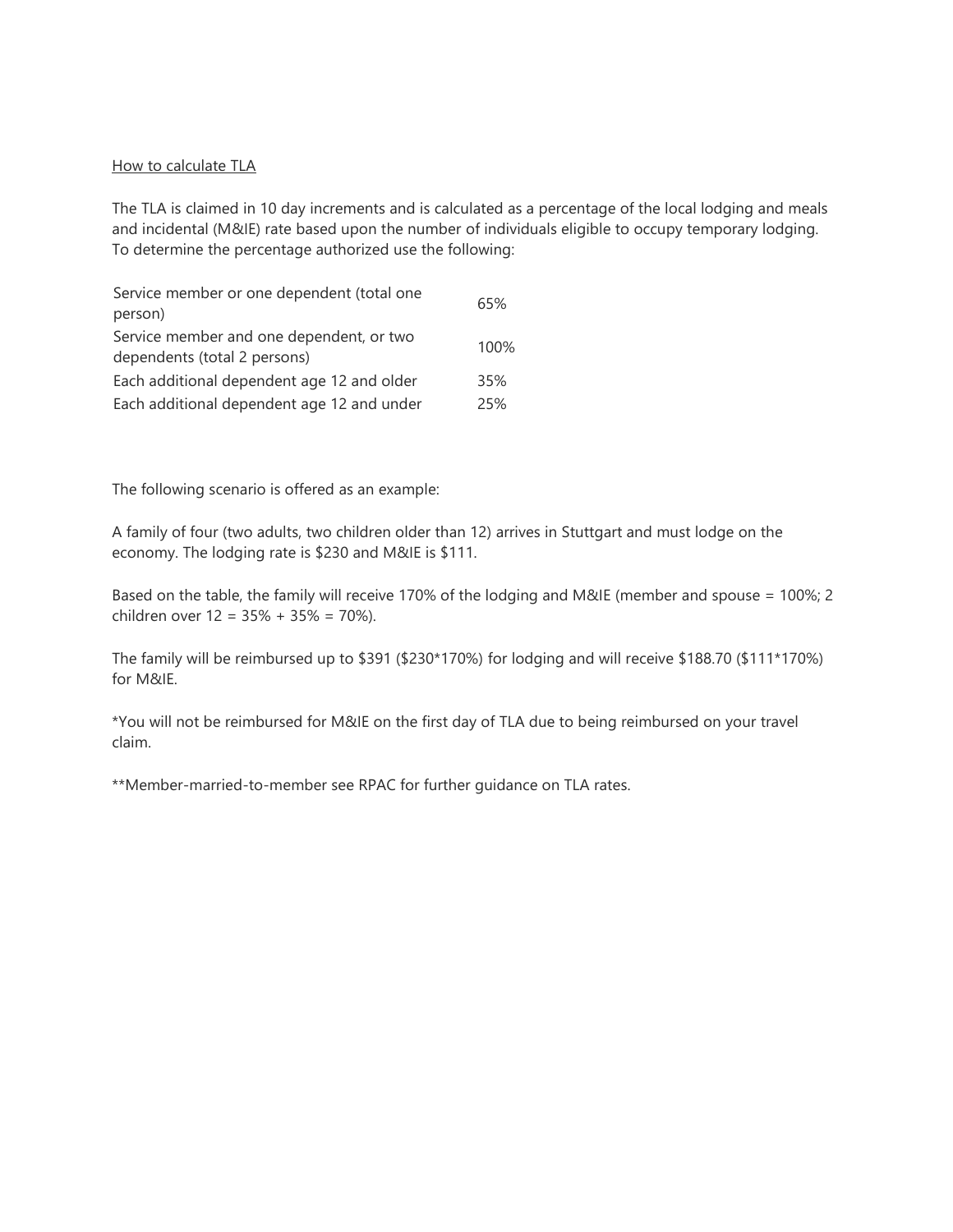# Certificate of non-availability

If a member cannot get a room in base lodging, a certificate of non-availability must be obtained from base lodging stating the dates of non-availability. Every time the certificate of non-availability expires, a new letter must be obtained to continue payments of TLA. Certificates of non-availability cannot be backdated.

# The lodging receipt

A receipt showing positive proof of payment is required. This can be in the form of a zero balance or a statement on the receipt identifying the card that is being charged and the amount due. The Marine Corps Travel Instruction Manual (MCTIM) requires that all foreign receipts be accompanied by a statement-in-lieu to convert the currency to US Dollars. A receipt from an on base lodging facility does not require a statement-in-lieu. The receipt must identify the daily room rate and taxes. Personal expenses or guests not authorized TLA should be paid for separately.

# TLA authorization from Housing Office

Authorization to utilize TLA is granted by the local housing authority in the area you are located. To receive authorization for TLA, the member must visit the housing office with a valid receipt to receive a TLA authorization letter. Members without a local housing authority will provide all supporting documentation to the RPAC who will act as the housing authority on a case-by-case basis.

# RPAC role

The RPAC plays a facilitating role in the TLA process. As such, the RPAC is responsible for making sure that all documents are present, that the information is administratively correct, and that the documents are forwarded in a timely manner. Marines in the RPAC cannot effect payment of TLA, but they will coordinate with the disbursing office if an issue arises and will coordinate with the member to ensure it is corrected in a timely and efficient manner.

For the RPAC to process a claim for TLA, the member must provide a lodging receipt, TLA authorization letter, and a certificate of non-availability (if required), so the RPAC can complete the TLA Form and the statement-in-lieu (if required). The RPAC will upload the completed documents in DTMS attached to a NAVMC 11116 requesting for payment.

1. A clerk receives supporting documents from the member and verifies that the receipt has a zero balance or a statement identifying the charges applied to a credit card.

2. The clerk verifies that the dates on the receipt match the dates authorized by the Housing Office authorization letter.

3. If the member is staying at a hotel off base, the clerk will ensure that the receipt only covers authorized expenses (hotel room fees and taxes) and that a certificate of non-availability has been acquired and that the dates for the certificate of non-availability cover the period of lodging being claimed.

4. For all claims for TLA in a foreign currency, a currency conversion will be provided. This will be done by asking for the member to provide a copy of the GTCC if it was used, or by identifying the date the TLA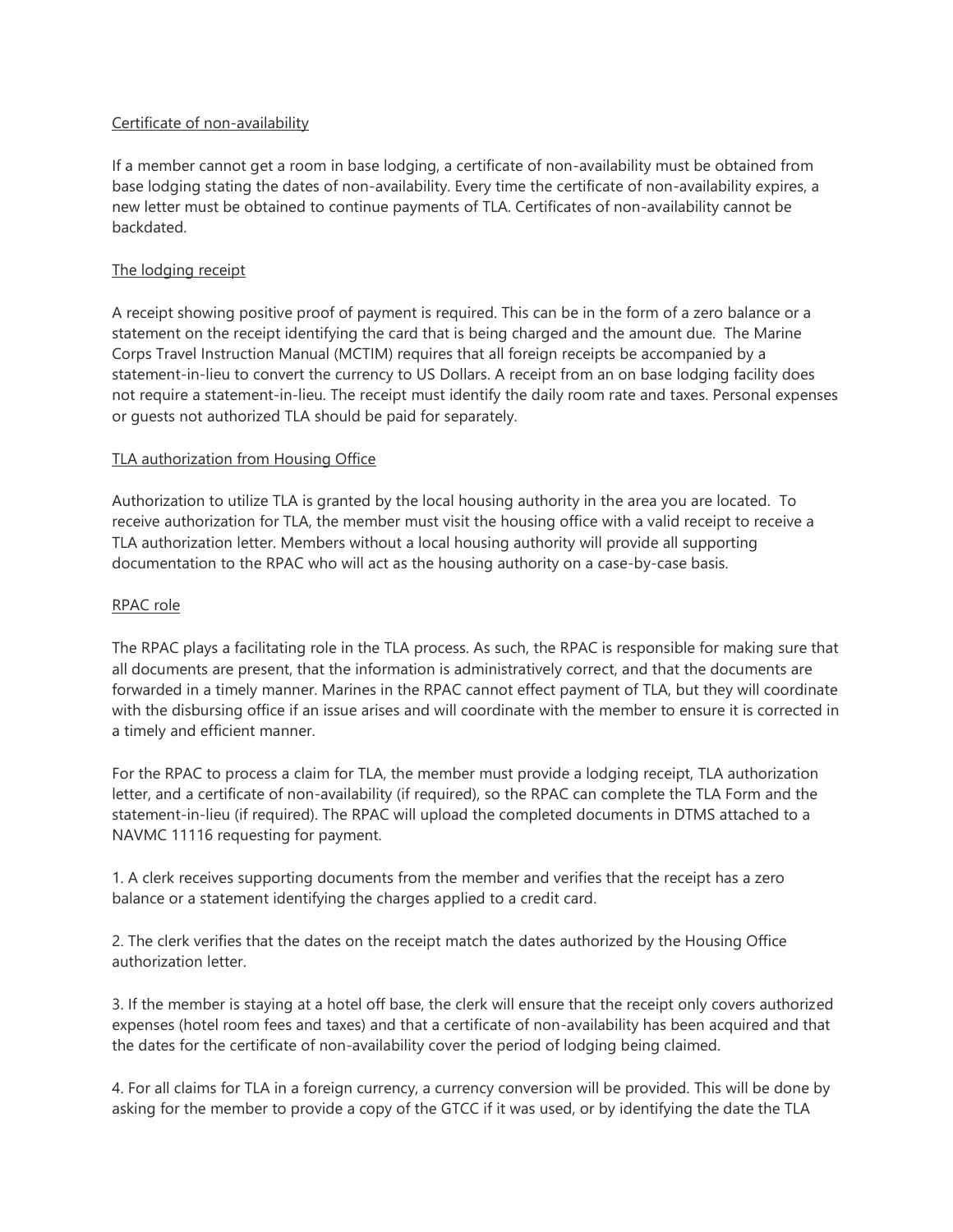was paid and looking up the currency conversion in an approved currency conversion site such as [OandA.](https://www.oanda.com/currency/converter/) Additionally, a statement-in-lieu of receipt is required for all receipts in a foreign language or a foreign currency.

5. The clerk will ask the following questions:

-Did you go TAD during this TLA period? If yes, please provide a copy of your orders.

-Did you take leave or permissive TAD? If yes, provide a copy of your leave or PTAD authorization.

-How many rooms are you claiming TLA for?

-Are there any charges for pets, persons not authorized TLA, dependents over the age of 21, or parking on this receipt?

-Do the number of dependents listed on the housing authorization letter match the number the member is claiming?

6. The clerk will log in to ODSE and complete the TLA form, print it for review and signature, and then scan it and supporting documentation.

7. The TLA claim will be saved in the sharedrive in the following format: Last name last 5 EDIPI TLA\*, where \* is the number of the TLA Claim. For example: Shields\_50370\_TLA2.

8. The clerk will log into DTMS and create a NAVMC 11116 and attach the document. The statement to disbursing on the NAVMC 11116 will read "Request DisbO pay TLA from YYYYMMDD to YYYYMMDD."

9. The NAVMC 11116 will be forwarded in DTMS to the Approving Officer and then forwarded to disbursing.

10. A clerk from the RPAC will review the progress on all claims for TLA each business day, and will work any returned TLA within 1 business day.

11. Upon payment of TLA, an audit will be conducted to ensure they proper number of days, number of dependents, and local rate are correct.

12. An email to the member will be sent upon completion of the audit notifying them of payment and the expected amount and to pay their GTCC as disbursing does not split disburse TLA payments.

#### Disbursing Role

Disbursing is located at Camp Lejeune and is the only office authorized to affect payment of TLA for Marines assigned permanently or administratively to U.S. Marine Corps Forces, Europe and Africa. Disbursing has 2 business days to work or reject the claim for TLA. When the claim is paid, the amount is input into MCTFS and immediately paid to the member's bank account.

#### **\*Disbursing does not split-disburse to your GTCC.**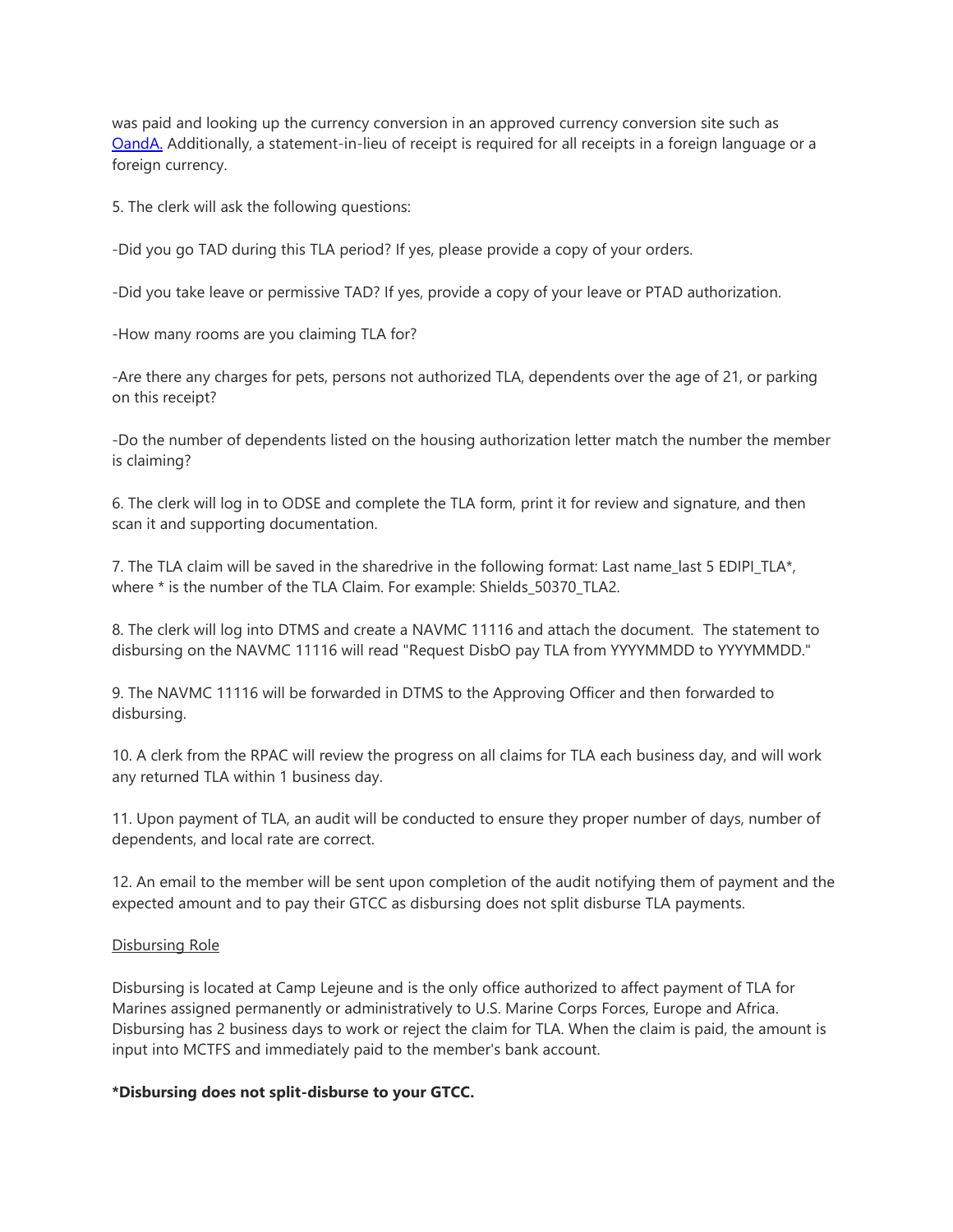#### The Member's Role

The member is responsible for providing all required documents to the housing office and the RPAC. Additionally, it is the member's responsibility to obtain a certificate of non-availability.

While in TLA, the member must continue to pursue placement in government quarters or housing on the economy or risk losing the entitlement to TLA.

The member is required to pay for TLA prior to being reimbursed. This can be done using the GTCC or a personal card. TLA cannot be split-disbursed to the GTCC, therefore it is imperative that the member pay the GTCC prior to going into a delinquent status.

#### Leave and TAD

Members are authorized reimbursement of TLA while in a leave status as long as the member, or one of their dependents, is within the vicinity of the PDS and is continuing to pursue government quarters or housing on the economy. The M&IE portion will only be paid for the number of people within the vicinity of the PDS while in a member is in a leave status. If all members of the family are not within the vicinity of the PDS, claims for TLA will be denied.

While a member is TAD, they are authorized to receive reimbursement for lodging, granted they are authorized dual lodging by their authorizing official. M&IE will only be authorized at the rate for the dependents who remain at the TLA location. M&IE for the period of TAD is based on the locality of the TAD trip and will be reimbursed through the settlement of the TAD voucher.

A copy of leave papers and TAD orders must be provided for periods in which they overlap with TLA.